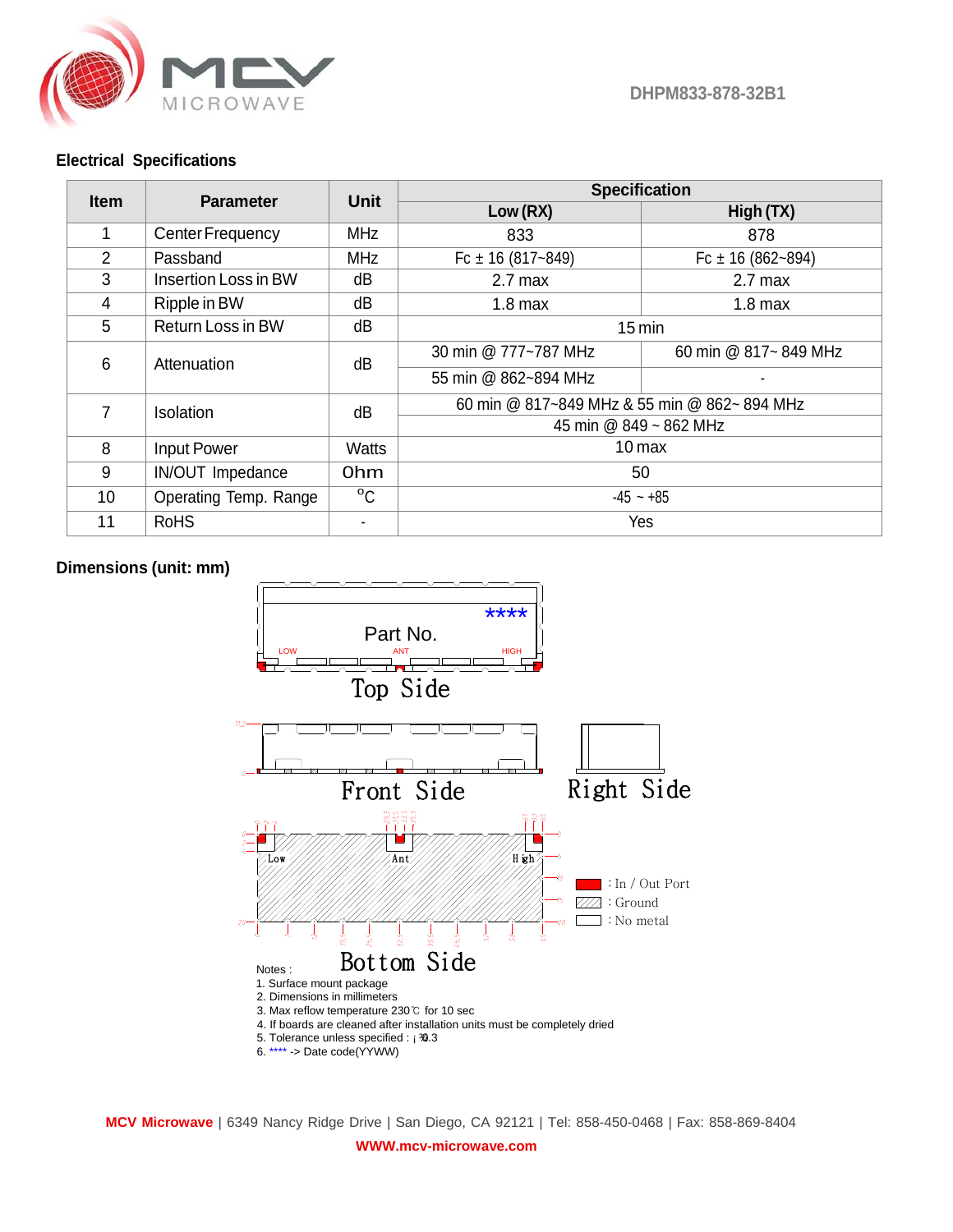

## **Simulations**







**MCV Microwave** | 6349 Nancy Ridge Drive | San Diego, CA 92121 | Tel: 858-450-0468 | Fax: 858-869-8404 **WWW.mcv-microwave.com**